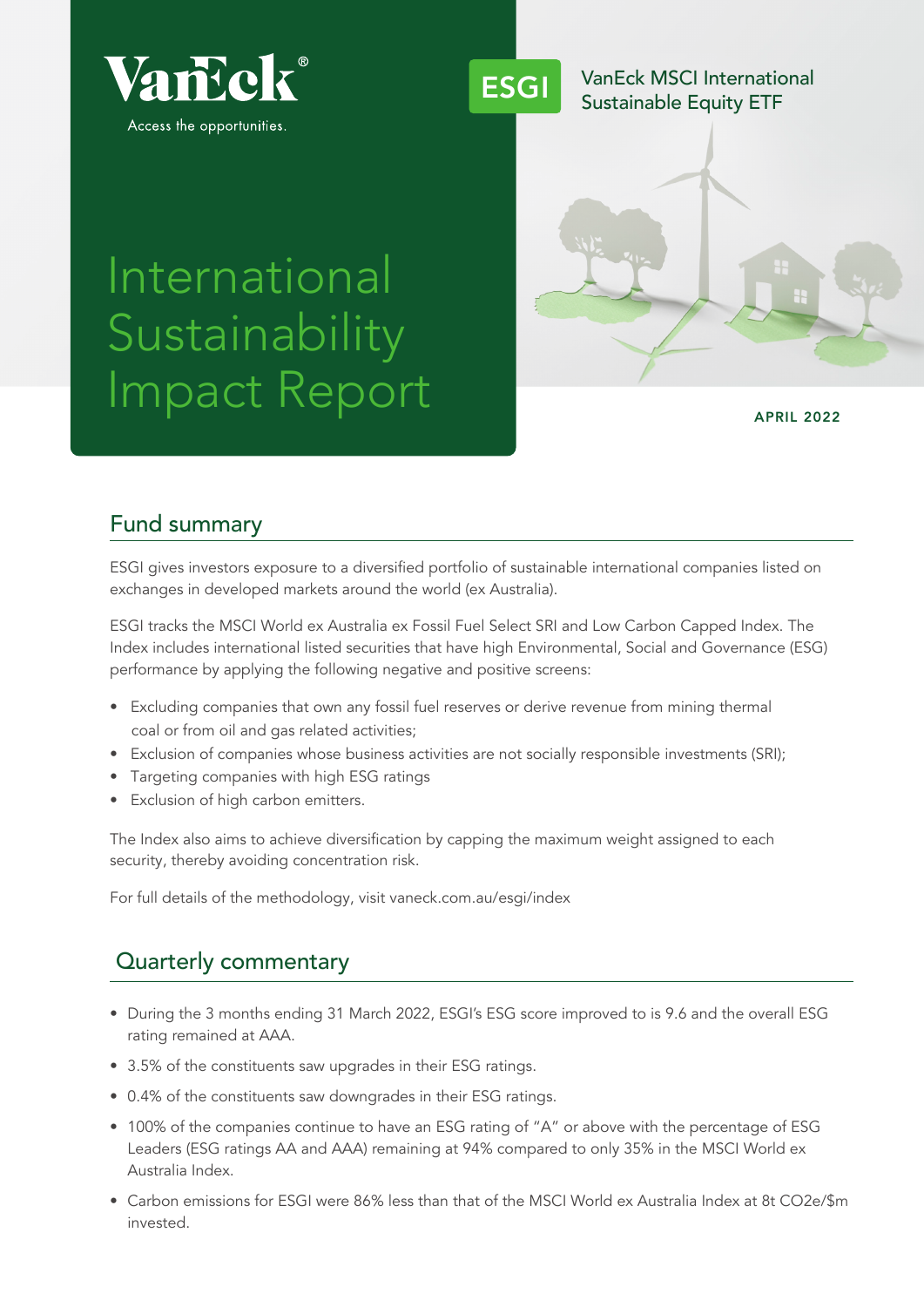# Carbon exposure vs benchmark

|                                                      | <b>ESGI Index</b> | <b>MSCI</b> World ex<br>Australia Index |
|------------------------------------------------------|-------------------|-----------------------------------------|
| Carbon Emissions (t CO2e/\$m invested)               | 8                 | 62                                      |
| Carbon intensity (t CO2e/\$m sales)                  | 16                | 152                                     |
| Weighted average Carbon intensity (t CO2e/\$m sales) | 16                | 142                                     |
| Potential carbon emissions (t CO2e/\$m invested)     |                   | 977                                     |
| Coal reserves (%)                                    |                   | 0.7                                     |
| Fossil fuel reserves (%)                             |                   | 5.5                                     |

Source: MSCI, as at 31 March 2022. Potential emissions represents potential carbon dioxide emissions of the coal, oil and gas reserves owned by a company, computed using a formula from the Potsdam Institute for Climate Impact while carbon emissions represents the company's most recently reported or estimated Scope 1 + Scope 2 greenhouse gas emissions (if available). Scope 1 emissions are those from sources owned or controlled by the company, typically direct combustion of fuel as in a furnace or vehicle. Scope 2 emissions are those caused by the generation of electricity purchased by the company.

## February 2022 rebalance

No securities were added to or deleted from the MSCI World ex Australia ex Fossil Fuel Select SRI and Low Carbon Capped Index in the February 2022 rebalance.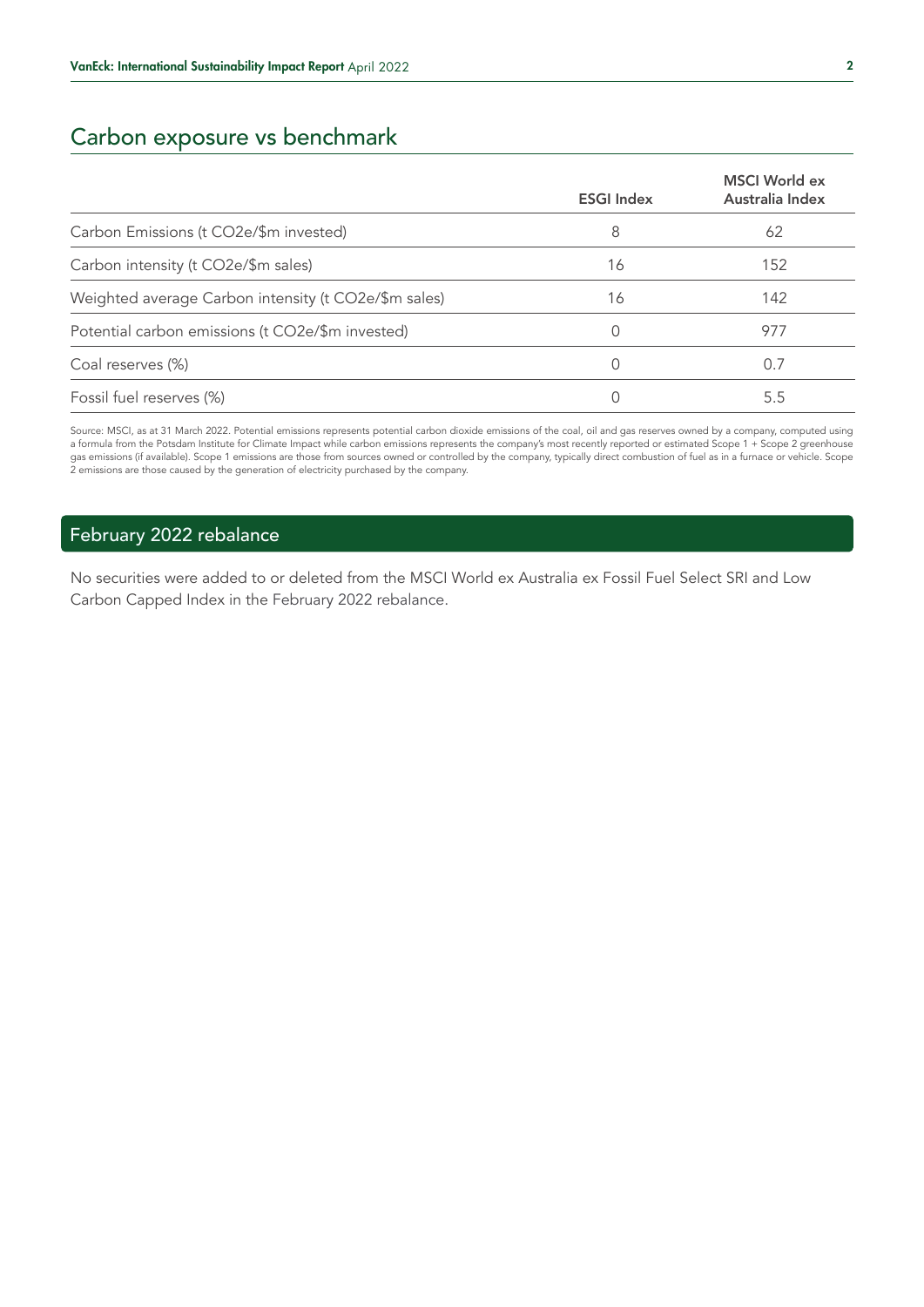

long-tenured directors.

## **Top 5 holdings:** The top performing holdings by contribution to fund performance